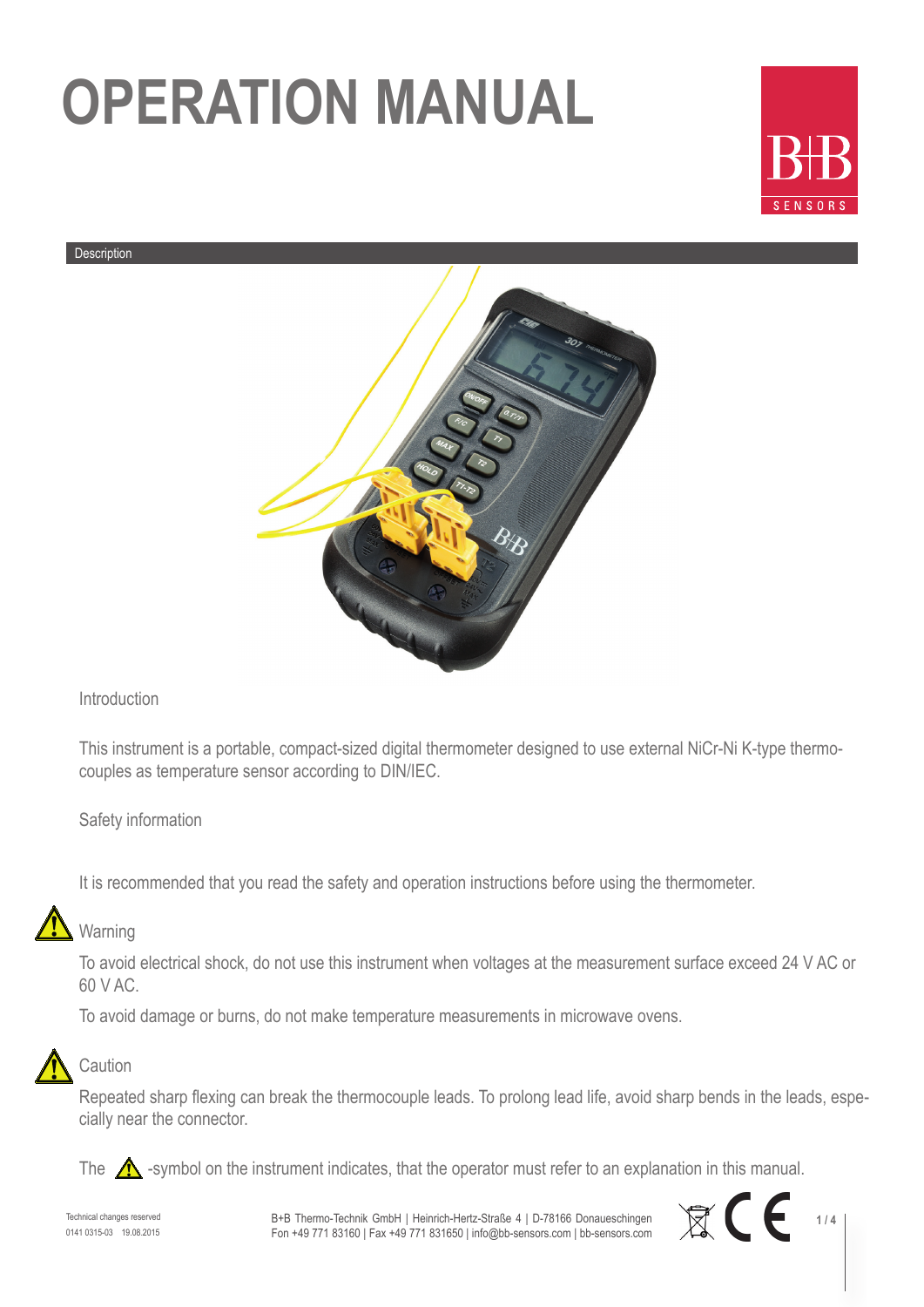### **Digital thermometer A307**



#### **Technical data**

| Celsius or Fahrenheit user-selectable                                                                                                            |
|--------------------------------------------------------------------------------------------------------------------------------------------------|
| $-50+1300$ °C ( $-58+2000$ °F)                                                                                                                   |
| 1 °C or 1 °F, 0,1 °C er 0,1 °F                                                                                                                   |
| Accuracy is specified for operating temperatures over the range of 18<br>°C to 28 °C (64 to 82 °F), for 1 year, not inclusing thermocouple error |
| $\pm (0.3\% \text{ rdq} + 1\degree \text{C})$ -50+1000 °C                                                                                        |
| $\pm$ (035% rdg +1 °C) +1000+1300 °C                                                                                                             |
| $\pm$ (03% rdg +2 °F) -58+2000 °F                                                                                                                |
| 60 V DC or 24 V rms AC maximum input voltage on any combination<br>of input pins                                                                 |
| 2,5 times per second                                                                                                                             |
| Accepts standart miniature thermocouple connectors (flat blades<br>spaced 7.9 mm, center to center)                                              |
| $0+50$ °C (+32+122 °F)                                                                                                                           |
| $-20+60$ °C $(-4+140$ °F)                                                                                                                        |
| $080\%$ $(035 °C)(3295 °F)$                                                                                                                      |
| $070\%$ (3550 °C) (95122 °F)                                                                                                                     |
| 3½-digit liquid crystal display (LCD) with maximum readiung of 1999                                                                              |
| Standart 9V battery (NEDA 1604, IEC 6F22)                                                                                                        |
| 200 hours typical with carbon zinc battery                                                                                                       |
| 147 mm x 70 mm x39 mm (HxWxD)                                                                                                                    |
| 7.4 oz $(210 g)$                                                                                                                                 |
| 2004/108/EG                                                                                                                                      |
| EN 61326-2-1:2013                                                                                                                                |
| EN 61326-2-2:2013                                                                                                                                |
| 0560 0307                                                                                                                                        |
|                                                                                                                                                  |

#### **Battery replacement**

Power is supplied by a 9 volt "transistor" battery (NEDA 1604, IEC 6F22). The battery-symbol appears on the LCD display when replacmenet is needed. To replace the battery, remove the three screws from the back of the thermometer and lift off the front case. Remove the battery from case bottom.

Warning:To avoid possible electrical shock, disconect the thermocouple connectors from the thermometer before removing the cover.

#### **Attention**

Please avoid extreme mechanical and inappropriate exposure.

The device/product is not suitable for potential explosive areas and medical-technical applications.

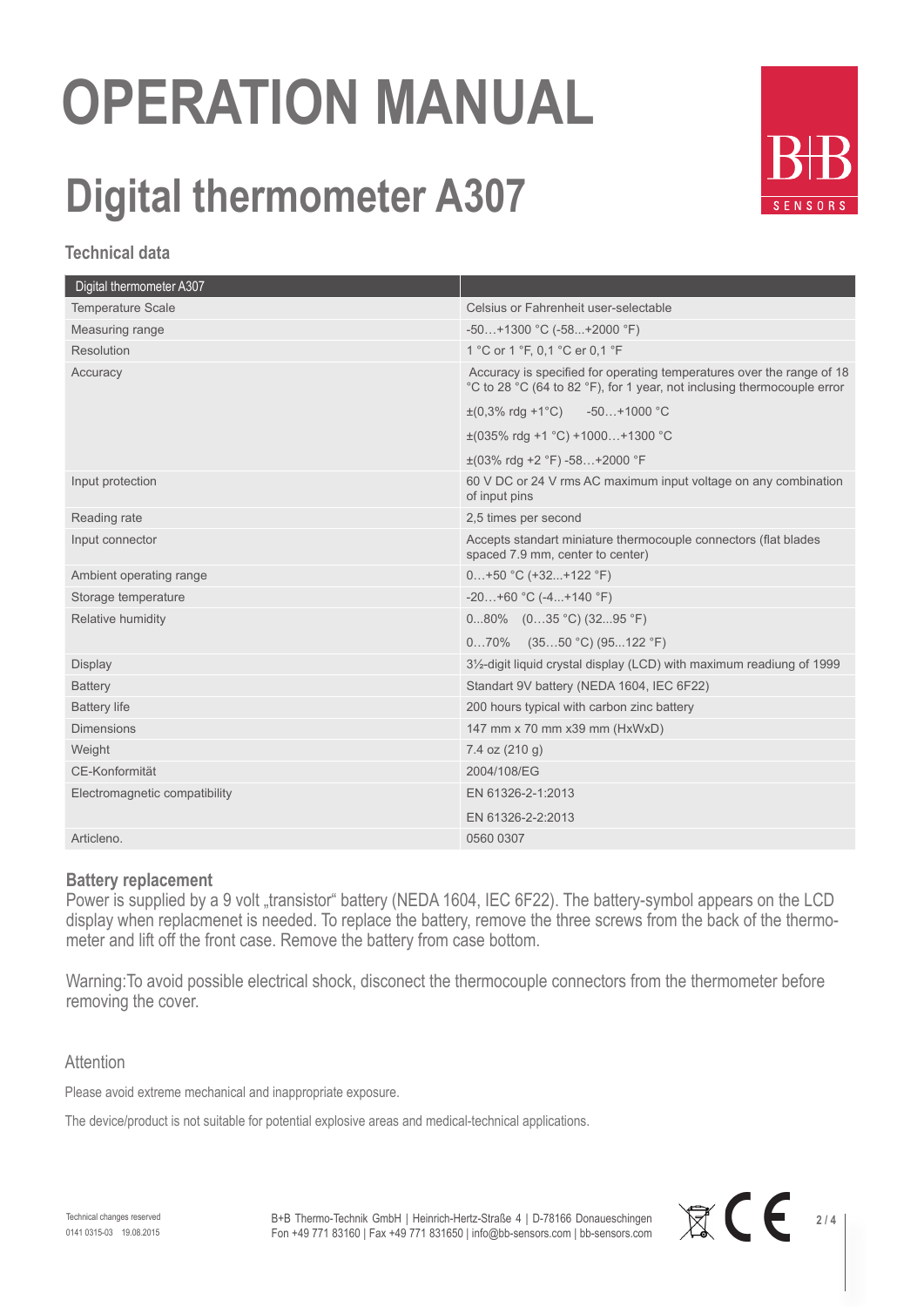

### **Operating instructions**

#### **Selecting the Temperature Scale**

Readings are displayes in either degrees Celsius(°C) or degrees Fahrenheit (°F). When the thermometer is turned on, it is set to the temperature scale that was in use when the thermometer was last turned off. To change the temperature scale, press the °C or °F key.

#### **Selecting the Display Resolution**

The thermometer allows two choices of resolution: High resolution: 0.1 °C or 0.1 °F Low resolution: 1.0 °C or 1.0 °F To select the alternate display resolution, press the corresponding "1°" or "0.1°" key.

#### **Overload display (OL)**

The digital display will indicate OL when the input exceeds the mesaurement range selected. If measuring above 199.9°, change the resolution to 1°. Be certain to seat the thermocouple connector properly and that the leads are not broken.

#### **HOLD mode**

Pressing the HOLD key to enter the DataHold mode, the "D-H" annunciator is displayed. When HOLD mode is selected, the thermometer held the present readings and stops all further measurements. Pressing the HOLD key again cancels HOLD mode, causing the thermometer to resume taking measurements.

#### **MAX mode**

Pressing the MAX key to enter the MAX mode. The thermometer then records and updates the maximum values and the MAX annunciator appears on the display. Pressing the MAX key again to exit the MAX recording mode. In the MAX mode, press HOLD key to stop recording, press HOLD again to resume recording.

#### **Measuring the difference**

You can retrieve temperature values by pressing the T1 or T2 keys. When you press the "T1-T2" key the difference between the two measuring channels is displayed.